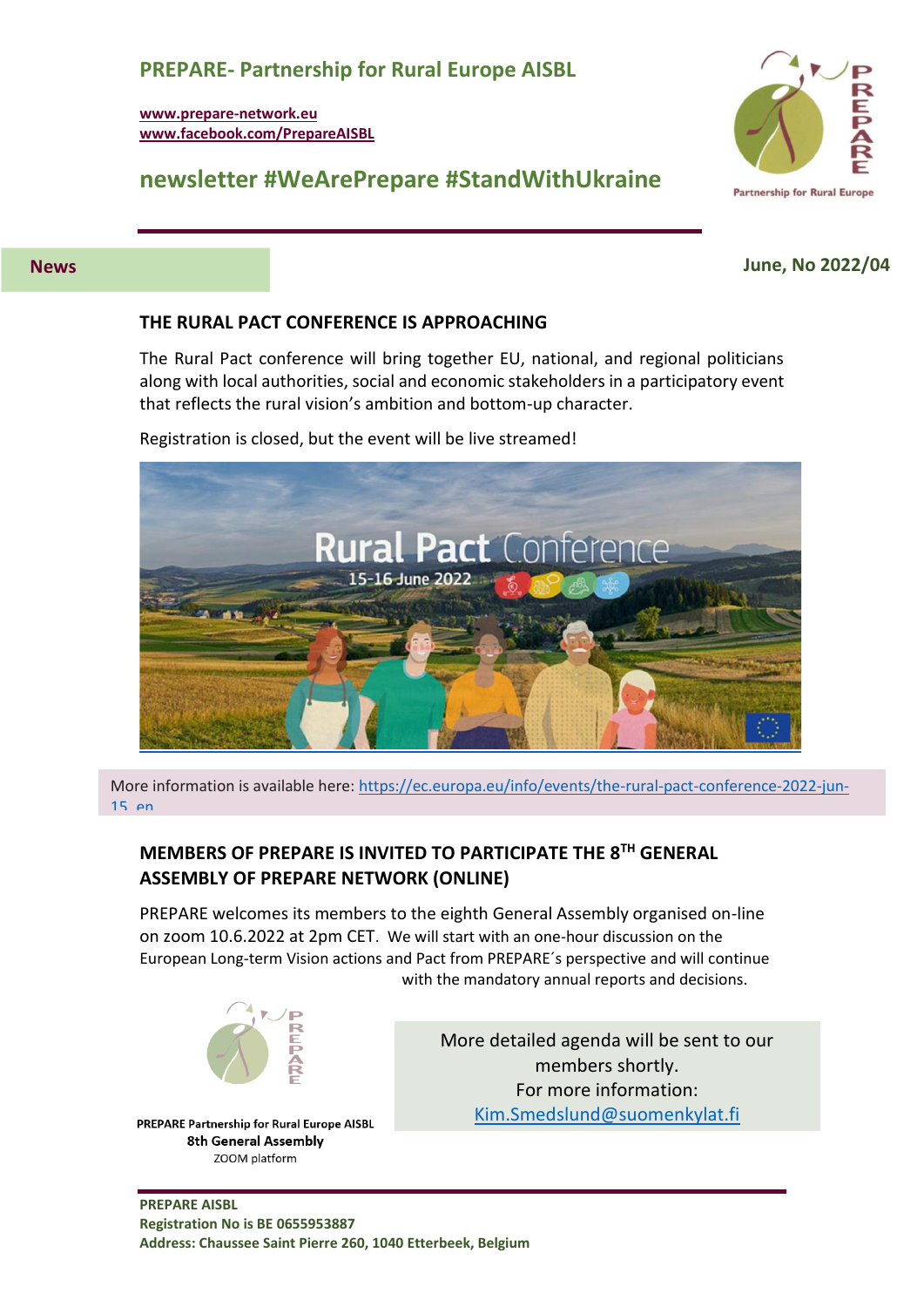## **PREPARE- Partnership for Rural Europe AISBL**

**[www.prepare-network.eu](http://www.preparenetwork.org/) [www.facebook.com/PrepareAISBL](http://www.facebook.com/PrepareAISBL)**



## **newsletter #WeArePrepare #StandWithUkraine**



#### **THE OFFICIAL WEBSITE OF EUROPEAN RURAL PARLIAMENT (KIELCE, POLAND 2022) IS OPEN**

Official programme, Information about Study Visits, Logistics and the main information about European Rural Parliament in published in its official webpage: <https://www.erp2022.eu/>

The annual gathering of ERP till take place in Kielce (Poland) from 12th till 15th of September. The European Rural Parliament is designed to:

Strengthen the voice of the rural communities of Europe, and to ensure that the interests and well-being of these communities are strongly reflected in national and European policies

Promote self-help, common understanding, solidarity, exchange of good practice and cooperation among rural communities throughout Europe.

Enable rural people to play their full role in addressing the great economic and political challenges which are currently affecting Europe. The European institutions are struggling to face these challenges. They need to connect with the concerns, the aspirations and the energies of European citizens. We wish to help in that process.

## **PRESIDENT OF PREPARE PARTICIPATED IN THE ROUNDTABLE "TOWARDS A GREEN RECONSTRUCTION OF UKRAINE"**



On 31<sup>st</sup> of May, 2022, Ecoaction, Low Carbon Ukraine, and Bankwatch was organising Roundtable "Towards a Green Reconstruction of Ukraine"

Roundtable: Towards a Green **Reconstruction of Ukraine** 

May 31st, 2022

At the core of Roundtable, Ukraine's Green Reconstruction in five parallel breakout sessions was discussed (1) electricity sector, (2) industry sector, (3) buildings & heat sector, (4) agriculture, (5) environment & nature

Other two sessions of the event was uncover why the green reconstruction is necessary and could be the financial/institutional mechanisms in place to achieve the necessary goals.

During the event, President of PREPARE expressed importance of community involvement and LEADER approach as a tool for sustainable development.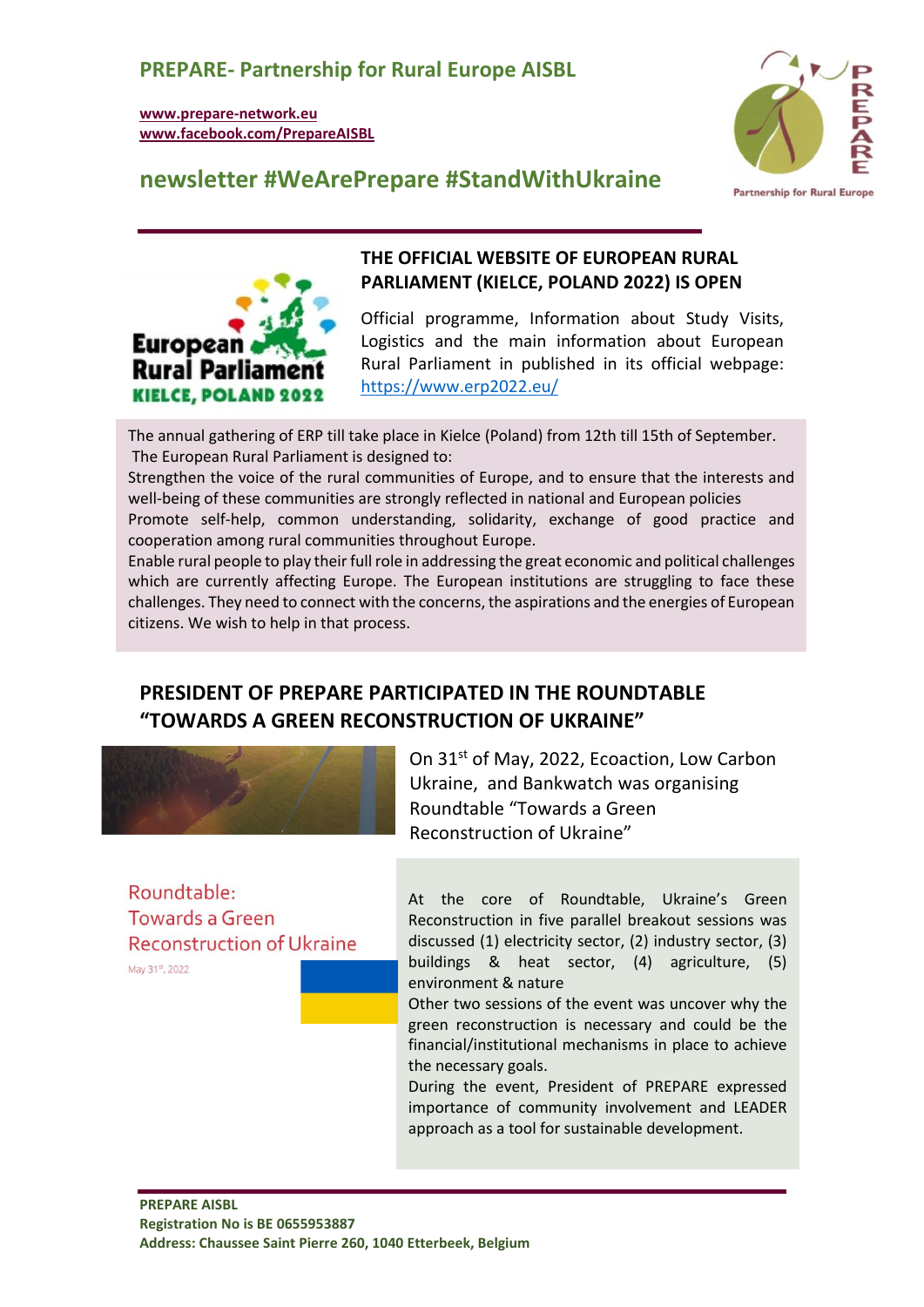**[www.prepare-network.eu](http://www.preparenetwork.org/) [www.facebook.com/PrepareAISBL](http://www.facebook.com/PrepareAISBL)**



## **newsletter #WeArePrepare #StandWithUkraine**

#### **EUROPEANS RURAL NETWORKS STEERING GROUPS MEETING TOOK PLACE ON 16TH OF MAY, 2022.**



#### Networks from all EU Countries met on 16th of May to discuss CAP Strategic Plans

This meeting of the Steering Group aimed to achieve the following objectives: (1) To update on the state of play of the CAP Reform and other EU policy initiatives (2) To update on the preparation of the Rural Pact, including stakeholder feedback and the upcoming EU Conference (3) To report from the EU Rural Networks' Assembly Subgroups (4) To discuss the planned and recent activities of the European Rural Networks (5) To update on future networking arrangements and future Governance of the EU CAP Network (6) To discuss and propose ideas for the next Rural Networks' Governance meetings.

You can find the presentation of steering group meeting here: [https://enrd.ec.europa.eu/news](https://enrd.ec.europa.eu/news-events/events/17th-rural-networks-steering-group-meeting_en)[events/events/17th-rural-networks-steering-group-meeting\\_en](https://enrd.ec.europa.eu/news-events/events/17th-rural-networks-steering-group-meeting_en)

## **ENRD THEMATIC GROUP ON MAKING THE SEVEN LEADER PRINCIPLES WORK**

On 24st of May, 2022, ENRD contact point organised 2nd meeting of the ENRD Thematic Group on Making the seven LEADER principles work in practice for all LAGs under the CAP Strategic Plans





You can find all presentations here: [https://enrd.ec.europa.eu/news-events/events/2nd-meeting-enrd-thematic-group](https://enrd.ec.europa.eu/news-events/events/2nd-meeting-enrd-thematic-group-making-seven-leader-principles-work-practice-all_en)[making-seven-leader-principles-work-practice-all\\_en](https://enrd.ec.europa.eu/news-events/events/2nd-meeting-enrd-thematic-group-making-seven-leader-principles-work-practice-all_en)